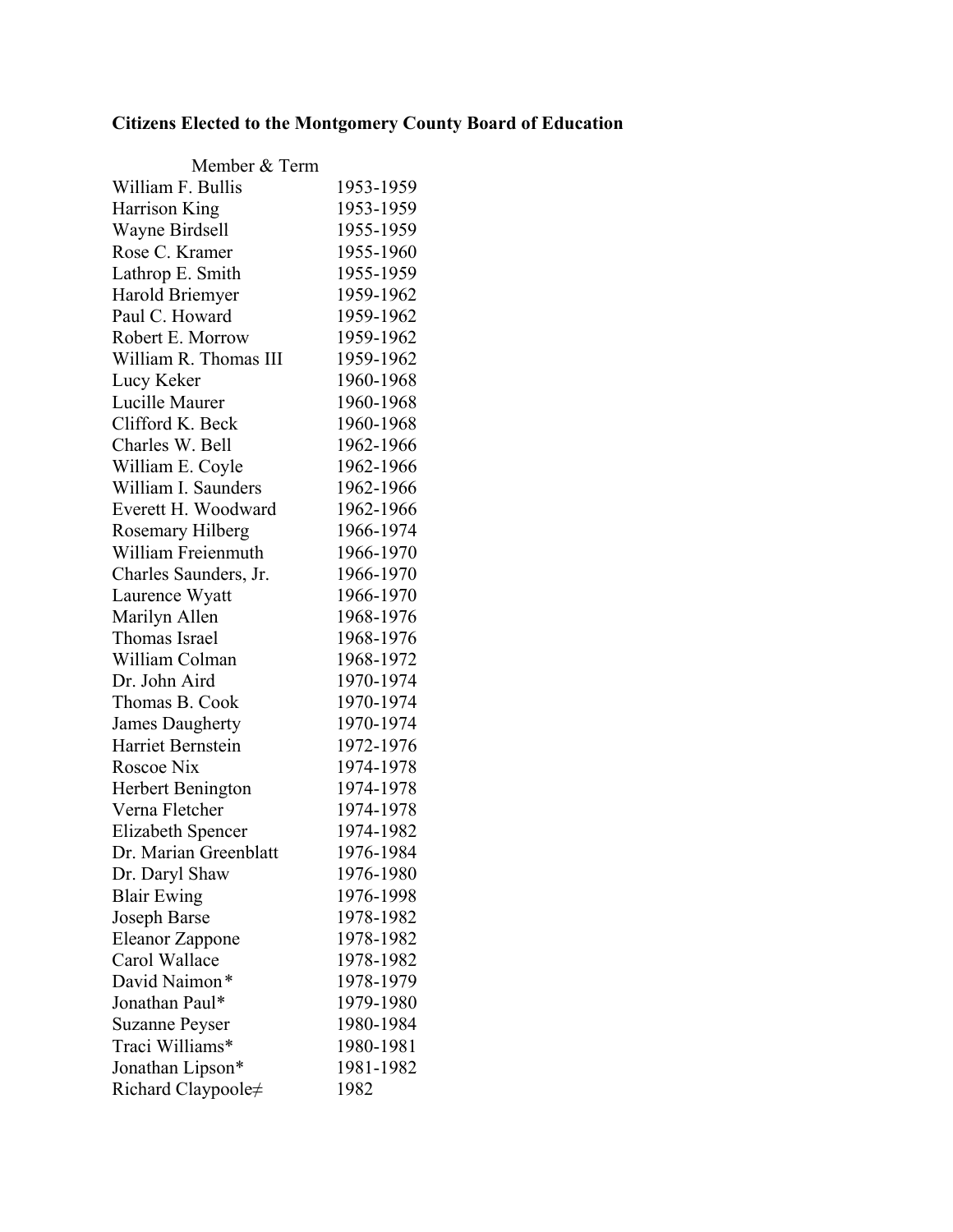| Dr. Robert Shoenberg    | 1982-1990    |
|-------------------------|--------------|
| Odessa Shannon          | 1982-1984    |
| Marilyn Praisner        | 1982-1990    |
| Dr. James Cronin        | 1982-1990    |
| Kurt Hirsch*            | 1982-1983    |
| Peter Robertson*        | 1983-1984    |
| Peggy Slye              | 1984-1988    |
| Dr. Jeremiah Floyd≠     | 1984-1986    |
| <b>Sharon DiFonzo</b>   | 1984-1992    |
| Jacquie Duby*           | 1984-1985    |
| John Foubert*           | 1985-1986    |
| <b>Bruce Goldensohn</b> | 1986-1990    |
| Vicki Rafel $\neq$      | 1988         |
| Eric Steinberg*         | 1986-1987    |
| Andrew Herscowitz*      | 1987-1988    |
| Catherine Hobbs         | 1988-1992    |
| Chan Park*              | 1988-1989    |
| Alison Serino*          | 1989-1990    |
| Francis Brenneman       | 1990-1994    |
| Carol Fanconi           | 1990-1994    |
| Dr. Alan Cheung         | 1990-1998    |
| Ana Sol Gutierrez       | 1990-1998    |
| David Chang*            | 1990-1991    |
| Shervin Pishevar*       | 1991-1992    |
| <b>Stephen Abrams</b>   | 1992-1996    |
| Beatrice B. Gordon      | 1992-2000    |
| Jonathan Sims*          | 1992-1993    |
| Carrie Baker*           | 1993-1994    |
| Nancy King              | 1994-2002    |
| <b>Reginald Felton</b>  | 1994-2004    |
| Wendy Converse*         | 1994-1995    |
| Charles McCullough*     | 1995-1996    |
| Mona Signer             | 1996-2000    |
| Rachel Prager*          | 1996-1997    |
| Debra Wheat*            | 1997-1998    |
| Stephen Abrams          | 1998-2002    |
| Patricia O'Neill        | 1998-Present |
| Kermit Burnett≠         | 1998-2004    |
| Geonard Butler*         | 1998-1999    |
| Laura Sampedro*         | 1999-2000    |
| Sharon Cox              | 2000-2008    |
| <b>Walter Lange</b>     | 2000-2004    |
| Christopher Lloyd*      | 2000-2001    |
| Dustin Jeter*           | 2001-2002    |
|                         | 2002-2006    |
| <b>Charles Haughey</b>  |              |
| Gabriel Romero          | 2002-2006    |